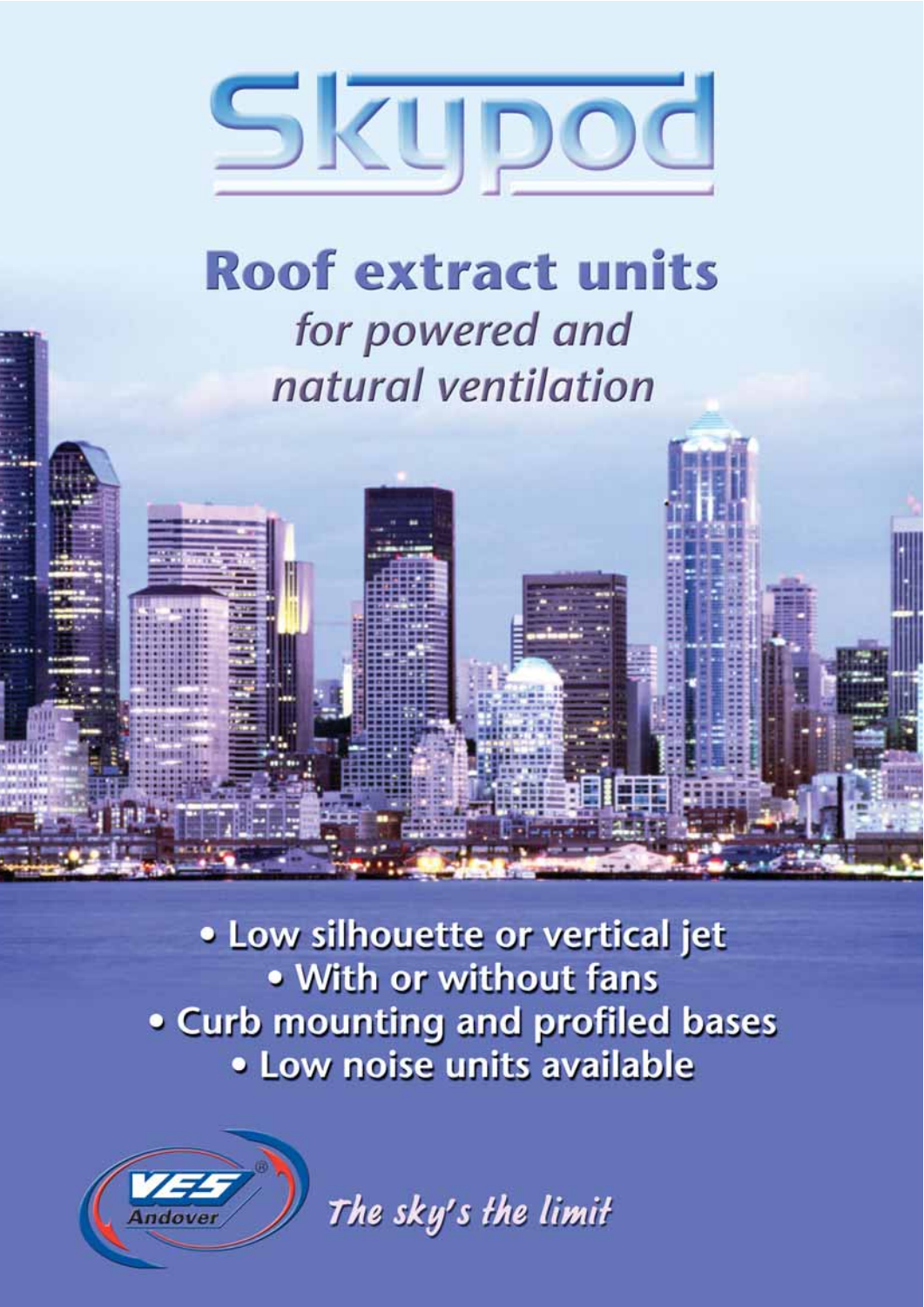



# **Roof Units**

**With sizes from 250mm to 800mm, and fans with 4, 6 and 8 pole motors, Skypod is the definitive range of roof extract units.**

**The fans are suitable for temperatures up to 70°C, and 100% humidity.**

#### **All fans are speed controllable.**

**The robust GRP housings are suitable for exposed locations. Standard colour is light grey to BS 00 A 05, many other colours available to order.**

**Roof units supplied with curb mounting base, and low silhouette or vertical jet cowls. Soaker sheet bases available for all roof profiles.**

**All units fitted with motor side guards and bird screen as standard.**

**All units can be supplied without fans for use as roof terminals.**

#### **Options available:**

- *• Backdraft shutters.*
- *• Prewired local isolator.*
- *• Lifting Lugs.*

## **Soaker Sheet Bases**



*Purlin box viewed from below*

*Typical profile*

**A matching purlin box is necessary to support the Skypod unit above the roof. The box is installed through the roof and fixed using trimmers to the purlins, then the soaker sheet is positioned and sealed onto the roof. Finally the Skypod unit is fixed to the purlin box. Full site installation instructions are provided by VES.** 

## **Noise Levels**

**The noise levels stated on page 4 are the absolute maximum at full speed in a free air environment. If lower sound levels are required select an oversized fan and run at low speed using a speed controller. At half speed the reduction in noise level is 15 dB for 4 pole fans, 10 dB for 6 pole fans and 5 dB for 8 pole fans.**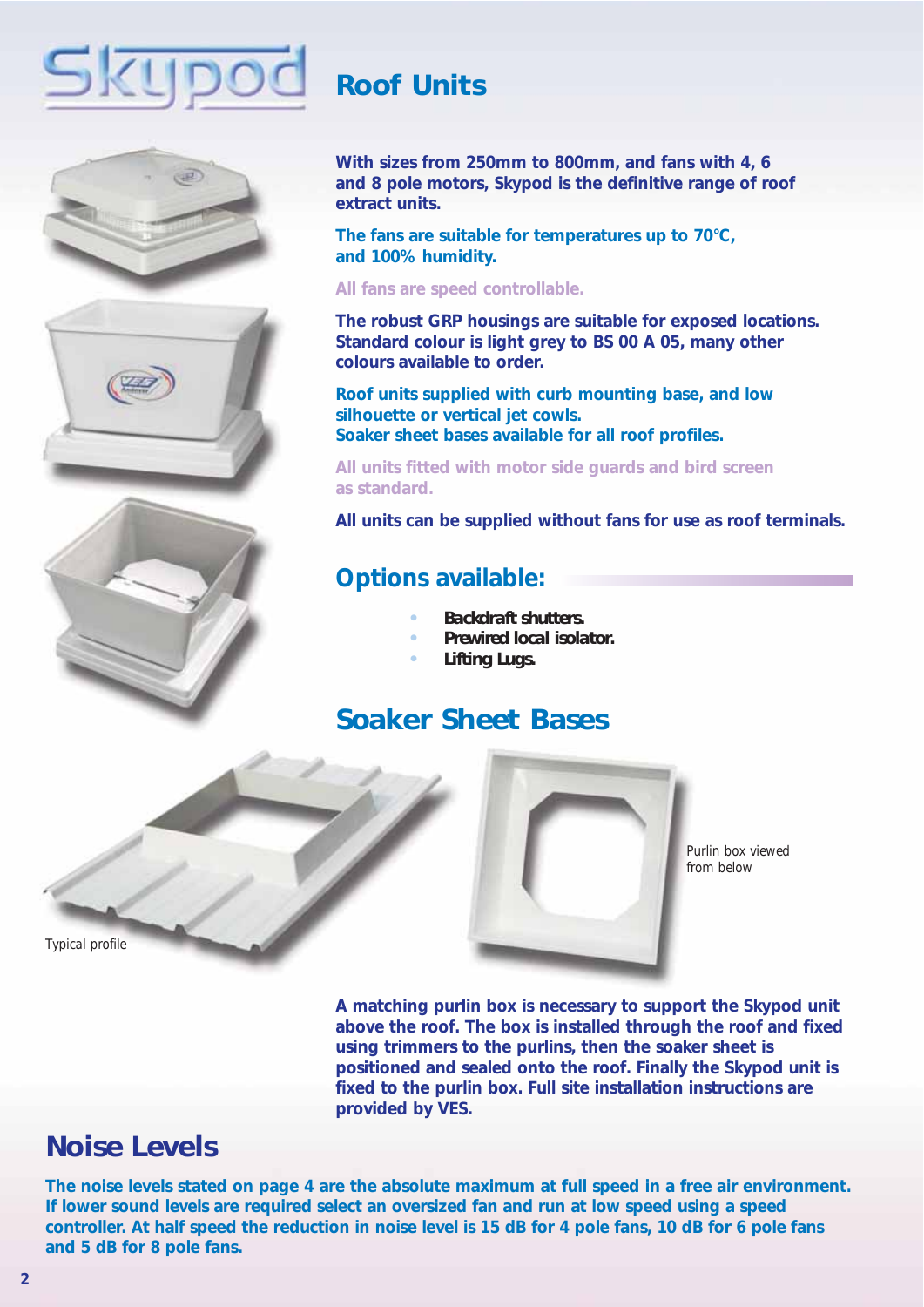## **Dimensions**

## **SKC low silhouette units**

5

**CLIDOC** 



*Note: the SKC units without fans have the same dimensions as above*

## **SKV vertical jet units**





Note: Do not use soaker sheet base units larger than size 630 on



*\*Optional \*\*Recommended height*

| Skypod<br>Model | A    | B   | $\mathsf{C}$ | D   | E   | F                        | G   | H    | J  | K                        | L                        | Weight<br>kg | <b>SKC</b><br>No fan<br>Weight kg |
|-----------------|------|-----|--------------|-----|-----|--------------------------|-----|------|----|--------------------------|--------------------------|--------------|-----------------------------------|
| SKC 250/4-1     | 490  | 220 | 460          | 300 | 50  | 45                       | 225 | 480  | 50 | $\blacksquare$           |                          | 9            | 5                                 |
| SKC/V 315/4-1   | 555  | 250 | 520          | 400 | 50  | 60                       | 220 | 515  | 50 | 700                      | 385                      | 18           | $\overline{7}$                    |
| SKC/V 355/4-1   | 675  | 290 | 660          | 450 | 75  | 60                       | 240 | 680  | 50 | 700                      | 385                      | 22           | 9                                 |
| SKC/V 400/4-1   | 765  | 370 | 755          | 500 | 100 | 60                       | 240 | 780  | 50 | 790                      | 495                      | 22           | 12                                |
| SKC/V 400/6-1   | 765  | 370 | 755          | 500 | 100 | 60                       | 240 | 780  | 50 | 790                      | 495                      | 24           | 12                                |
| SKC/V 450/4-1   | 765  | 370 | 755          | 500 | 75  | 60                       | 240 | 780  | 50 | 790                      | 495                      | 27           | 12                                |
| SKC/V 450/6-1   | 765  | 370 | 755          | 500 | 75  | 60                       | 240 | 780  | 50 | 790                      | 495                      | 27           | 12                                |
| SKC/V 500/4-1   | 995  | 430 | 920          | 700 | 100 | 60                       | 250 | 910  | 70 | 950                      | 570                      | 40           | 21                                |
| SKC/V 500/6-1   | 995  | 430 | 920          | 700 | 100 | 60                       | 250 | 910  | 70 | 950                      | 570                      | 40           | 21                                |
| SKC/V 560/4-1   | 995  | 430 | 920          | 700 | 100 | 60                       | 250 | 910  | 70 | 950                      | 570                      | 46           | 21                                |
| SKC/V 560/4-3   | 995  | 430 | 920          | 700 | 100 | 60                       | 250 | 910  | 70 | 950                      | 570                      | 46           | 21                                |
| SKC/V 560/6-1   | 995  | 430 | 920          | 700 | 100 | 60                       | 250 | 910  | 70 | 950                      | 570                      | 46           | 21                                |
| SKC/V 630/4-3   | 1115 | 530 | 1010         | 825 | 75  | 60                       | 260 | 950  | 65 | 1030                     | 680                      | 52           | 27                                |
| SKC/V 630/6-1   | 1115 | 530 | 1010         | 825 | 75  | 60                       | 260 | 950  | 65 | 1030                     | 680                      | 50           | 27                                |
| SKC/V 630/6-3   | 1115 | 530 | 1010         | 825 | 75  | 60                       | 260 | 950  | 65 | 1030                     | 680                      | 50           | 27                                |
| SKC 630/8-1     | 1115 | 530 | 1010         | 825 | 75  | 60                       | 260 | 950  | 65 | $\sim$                   |                          | 50           | 27                                |
| SKC/V 800/6-1   | 1410 | 650 | 1125         | 925 | 75  | $\blacksquare$           | 280 | 1150 | 60 | 1120                     | 690                      | 88           | 34                                |
| SKC/V 800/6-3   | 1410 | 650 | 1125         | 925 | 75  | $\overline{\phantom{a}}$ | 280 | 1150 | 60 | 1120                     | 690                      | 88           | 34                                |
| SKC 800/8-1     | 1410 | 650 | 1125         | 925 | 75  | $\overline{\phantom{a}}$ | 280 | 1150 | 60 | $\blacksquare$           | $\overline{\phantom{a}}$ | 88           | 34                                |
| SKC 800/8-3     | 1410 | 650 | 1125         | 925 | 75  | $\overline{\phantom{a}}$ | 280 | 1150 | 60 | $\overline{\phantom{a}}$ |                          | 88           | 34                                |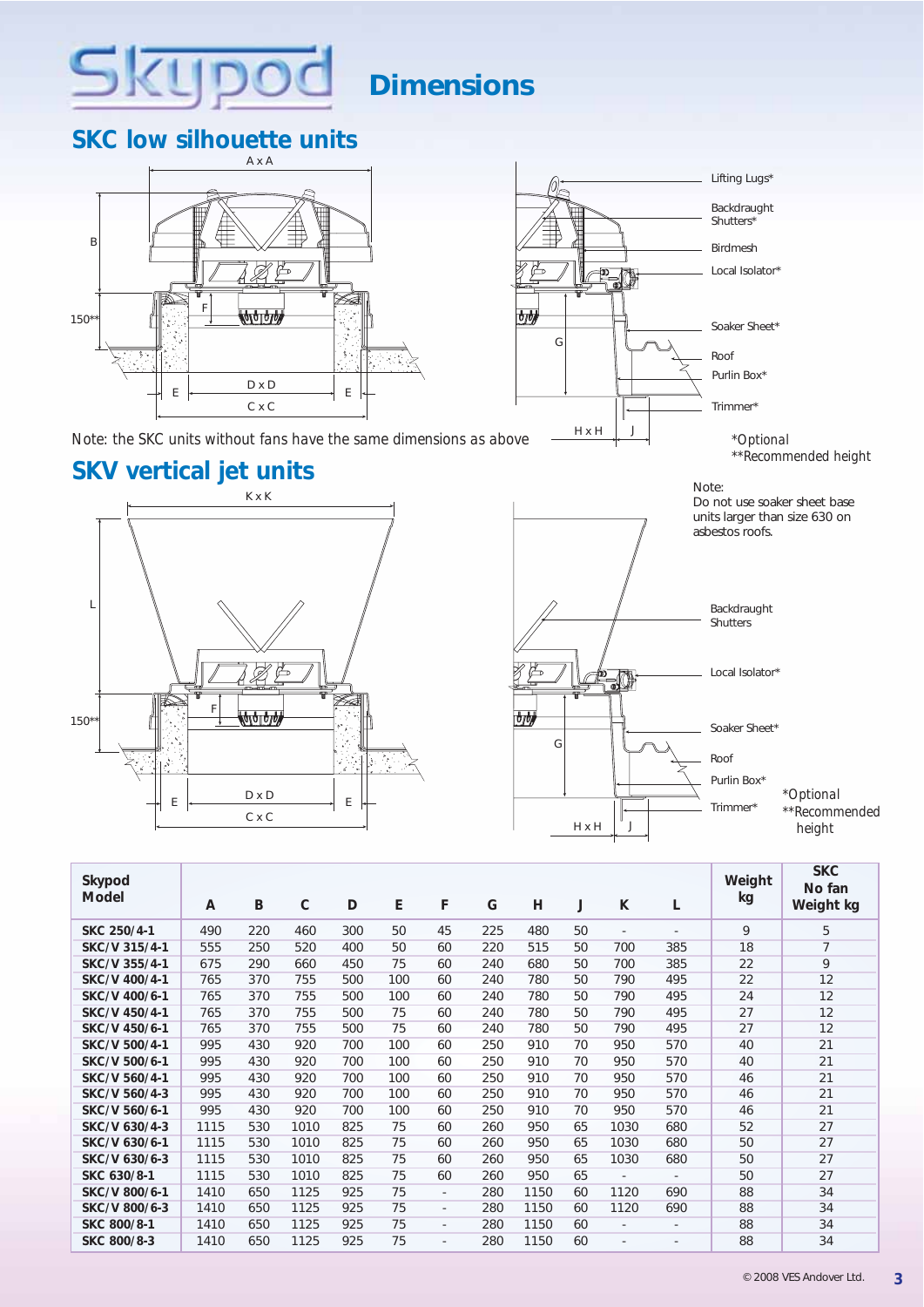# **Units without fans**

**The following table indicates the pressure drop through the roof unit at a given air volume. We recommend that you do not exceed the maximum stated air volume for each size of unit.**

| Skypod<br><b>Model</b> | Air Volume<br>$m^3/sec$ | <b>Pressure Drop</b><br>Pa |  |  |  |
|------------------------|-------------------------|----------------------------|--|--|--|
| 250                    | 0.10                    | 2                          |  |  |  |
|                        | 0.20                    | 5                          |  |  |  |
|                        | 0.30                    | 10                         |  |  |  |
|                        | 0.40                    | 18                         |  |  |  |
|                        | 0.50                    | 28                         |  |  |  |
|                        |                         |                            |  |  |  |
| 315                    | 0.40                    | 10                         |  |  |  |
|                        | 0.50                    | 18                         |  |  |  |
|                        | 0.60                    | 25                         |  |  |  |
|                        | 0.70                    | 33                         |  |  |  |
|                        | 0.80                    | 42                         |  |  |  |
|                        |                         |                            |  |  |  |
| 355                    | 0.60                    | 14                         |  |  |  |
|                        | 0.70                    | 19                         |  |  |  |
|                        | 0.80                    | 25                         |  |  |  |
|                        | 0.90                    | 33                         |  |  |  |
|                        | 1.00                    | 40                         |  |  |  |
| 400/450                | 0.80                    | 10                         |  |  |  |
|                        | 1.00                    | 15                         |  |  |  |
|                        | 1.20                    | 23                         |  |  |  |
|                        | 1.40                    | 29                         |  |  |  |
|                        | 1.60                    | 38                         |  |  |  |

**CLIDOC** 

| Air Volume<br>$m^3/sec$ | <b>Pressure Drop</b><br>Pa |
|-------------------------|----------------------------|
| 1.50                    | 15                         |
| 1.75                    | 23                         |
| 2.00                    | 28                         |
| 2.25                    | 34                         |
| 2.50                    | 42                         |
|                         |                            |
| 2.50                    | 18                         |
|                         | 22                         |
| 3.00                    | 25                         |
| 3.25                    | 29                         |
| 3.50                    | 33                         |
|                         |                            |
|                         | 13                         |
| 3.50                    | 19                         |
| 4.00                    | 24                         |
| 4.50                    | 30                         |
| 5.00                    | 37                         |
|                         | 2.75<br>3.00               |

*These units can be supplied with backdraught shutters, profiled soaker sheet bases, purlin boxes and special colour as required. Birdguard fitted as standard.*

#### **Skypod Technical Electrical Details**

| Skypod<br>Model | Fan<br>Speed | <b>Motor</b><br><b>kW</b> | <b>FLC</b><br>230 <sub>v</sub> | <b>FLC</b><br>400 <sub>v</sub> | Max.<br>Operating | <b>Speed Controller</b> | <b>SPL dBA</b><br>@ 3m |    |  |
|-----------------|--------------|---------------------------|--------------------------------|--------------------------------|-------------------|-------------------------|------------------------|----|--|
|                 |              |                           |                                |                                | Temp °C           | Electronic              | <b>Transformer</b>     |    |  |
| SKC 250/4-1     | 1400         | 0.04                      | 0.27                           |                                | 50                | VS <sub>2</sub>         | T1                     | 47 |  |
| SKC/V 315/4-1   | 1400         | 0.14                      | 0.67                           | ÷                              | 50                | VS <sub>2</sub>         | T <sub>1</sub>         | 54 |  |
| SKC/V 355/4-1   | 1400         | 0.16                      | 0.76                           |                                | 75                | VS <sub>2</sub>         | T1                     | 56 |  |
| SKC/V 400/4-1   | 1400         | 0.25                      | 1.06                           | ÷                              | 100               | VS <sub>2</sub>         | T <sub>1</sub>         | 57 |  |
| SKC/V 400/6-1   | 900          | 0.12                      | 0.54                           | $\overline{a}$                 | 100               | VS <sub>2</sub>         | T <sub>1</sub>         | 47 |  |
| SKC/V 450/4-1   | 1400         | 0.45                      | 1.96                           | ٠                              | 75                | VS <sub>2</sub>         | T <sub>4</sub>         | 60 |  |
| SKC/V 450/6-1   | 900          | 0.17                      | 0.74                           | $\overline{\phantom{a}}$       | 75                | VS <sub>2</sub>         | T <sub>1</sub>         | 52 |  |
| SKC/V 500/4-1   | 1400         | 0.72                      | 3.29                           | ÷                              | 100               | VS <sub>6</sub>         | T <sub>4</sub>         | 66 |  |
| SKC/V 500/6-1   | 900          | 0.29                      | 1.40                           | $\sim$                         | 100               | VS <sub>2</sub>         | T <sub>4</sub>         | 56 |  |
| SKC/V 560/4-1   | 1400         | 0.90                      | 3.67                           | $\overline{\phantom{a}}$       | 100               | VS <sub>6</sub>         | T <sub>4</sub>         | 66 |  |
| SKC/V 560/4-3   | 1400         | 1.03                      | $\overline{\phantom{a}}$       | 1.83                           | 100               | SC310                   | $\sim$                 | 66 |  |
| SKC/V 560/6-1   | 900          | 0.40                      | 1.83                           | ÷                              | 100               | VS <sub>2</sub>         | T <sub>4</sub>         | 58 |  |
| SKC/V 630/4-3   | 1400         | 1.23                      | $\overline{\phantom{a}}$       | 2.13                           | 75                | SC310                   | $\sim$                 | 77 |  |
| SKC/V 630/6-1   | 900          | 0.54                      | 2.40                           | $\overline{a}$                 | 75                | VS <sub>6</sub>         | T <sub>4</sub>         | 58 |  |
| SKC/V 630/6-3   | 900          | 0.53                      | ÷                              | 1.10                           | 75                | SC310                   |                        | 58 |  |
| SKC 630/8-1     | 700          | 0.28                      | 1.47                           | $\overline{a}$                 | 75                | VS <sub>2</sub>         | T <sub>4</sub>         | 55 |  |
| SKC/V 800/6-1   | 830          | 1.35                      | 6.30                           | ÷                              | 50                |                         | T <sub>8</sub>         | 67 |  |
| SKC/V 800/6-3   | 900          | 1.40                      |                                | 2.70                           | 60                | SC310                   |                        | 67 |  |
| SKC/V 800/8-1   | 660          | 0.64                      | 3.80                           | $\overline{a}$                 | 50                |                         | T <sub>4</sub>         | 58 |  |
| SKC/V 800/8-3   | 670          | 0.69                      |                                | 1.75                           | 65                | SC310                   |                        | 58 |  |

#### **Skypod units with cowl are designated model SKC, vertical jet units are model SKV. Please note the size 250 and 8 pole units are not available vertical jet.**

#### **Automatic Fan Speed Control for 1 phase fans:**

- The MS 10 speed controller will operate on 0-10 volt providing automatic fan speed control via a signal from BMS, i.e. air quality or temperature sensor.
- The MS 10T is an electronic temperature controlled fan speed control via a sensor. Controller size 200mm wide, 300mm high x 150mm deep.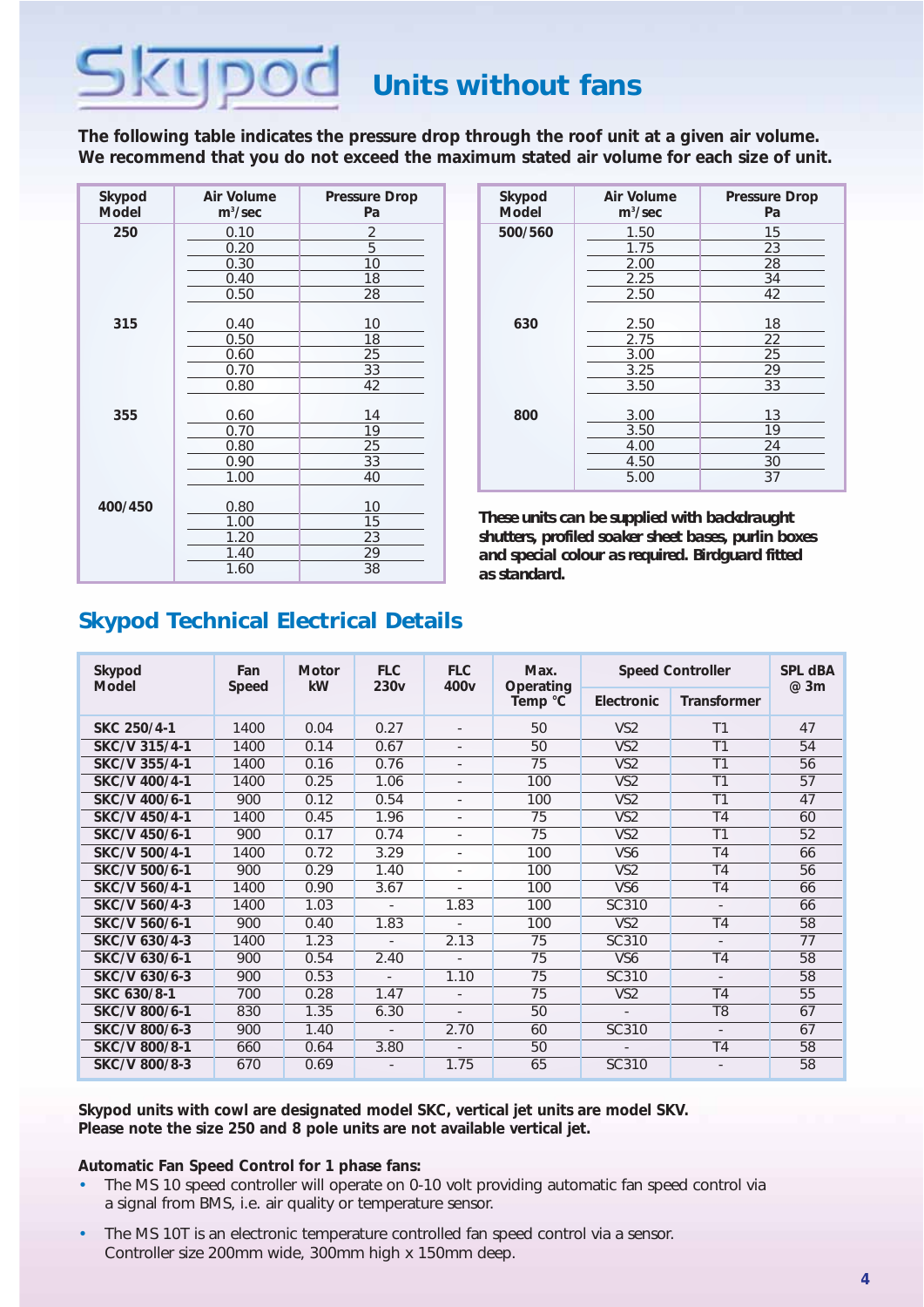

**250 - 400mm 4 pole**







**400 - 500mm 6 pole**